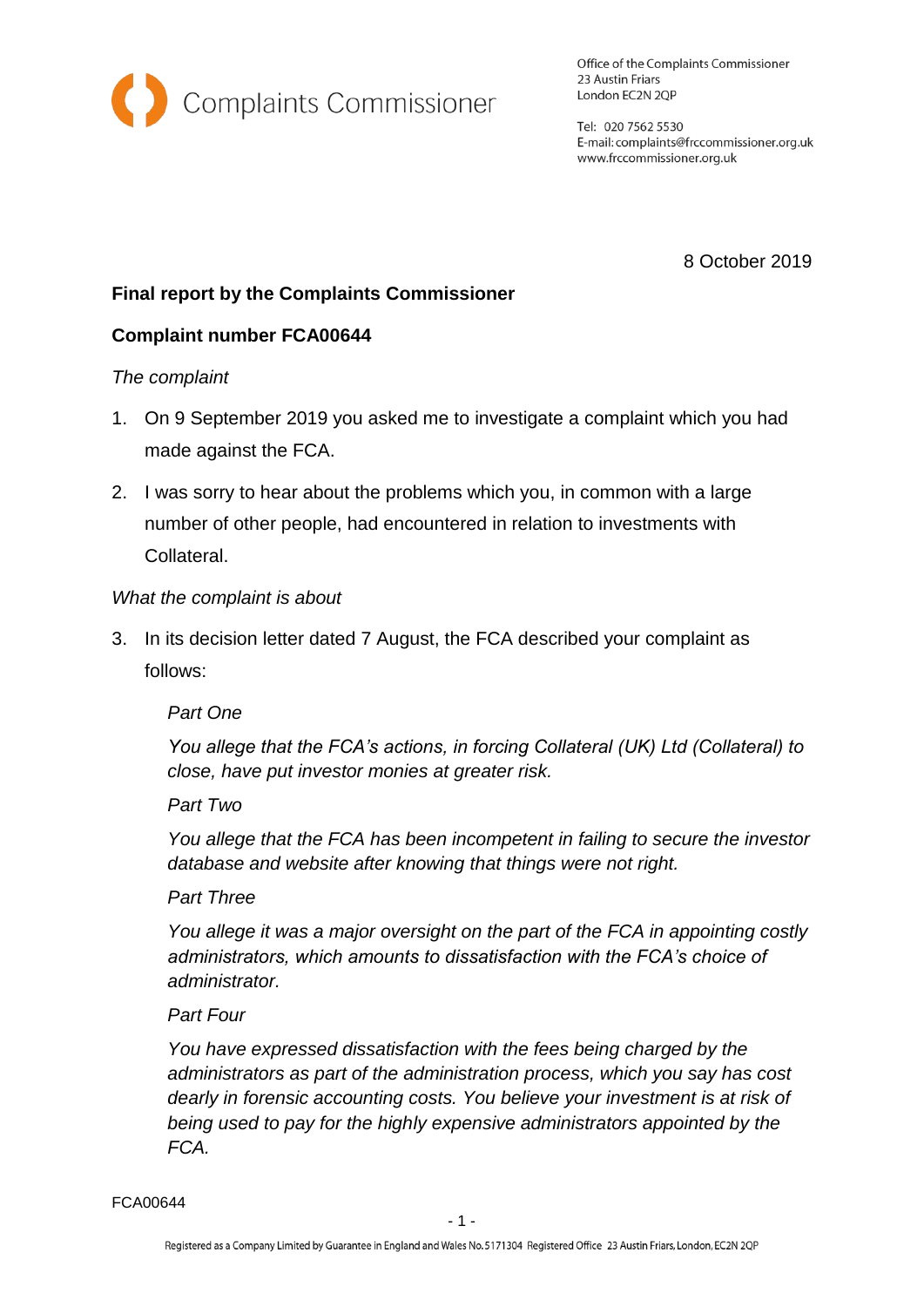### *Resolution*

*To resolve your complaint, you have stated you would like compensation from the FCA for any loss incurred, which you say should amount to a full reimbursement of capital and interest due.*

### *What the regulator decided*

- 4. The FCA explained to you that it had deferred considering parts one and two of your complaint because considering them now might jeopardise the continuing enforcement action being taken against Collateral. It would review the position every six months, and investigate your complaint as soon as it was safely able to do so.
- 5. The FCA rejected part three of your complaint, and gave you a detailed explanation of why it had selected proposed administrators, and how the administrators had been appointed by the courts.
- 6. The FCA said that part four of your complaint was outside the scope of the Scheme since it was a complaint about the administrators, not about the FCA.

### *Why you are unhappy with the regulator's decision*

7. In your email to me you say that you are unhappy with the FCA's response.

#### *My analysis*

- 8. I have had a number of complaints about the FCA's supervision of Collateral, and I have discussed the matter with the FCA. The FCA is correct to say that, under paragraph 3.7 of the [Complaints Scheme,](http://frccommissioner.org.uk/complaints-scheme/) investigations of complaints can be deferred where there is continuing regulatory action which might be undermined by the consideration of the complaint.
- 9. I agree with the FCA's decision to defer your (and other similar) complaints for the moment, as it is likely that the regulatory action will produce material which is relevant to your complaint. I also think it would be unhelpful if the FCA Complaints Team were to undertake an investigation into these matters in parallel with the regulatory investigation.
- 10. I have, however, asked the FCA to review the status of the complaints every six months to ensure that the complaints are considered as soon as possible, and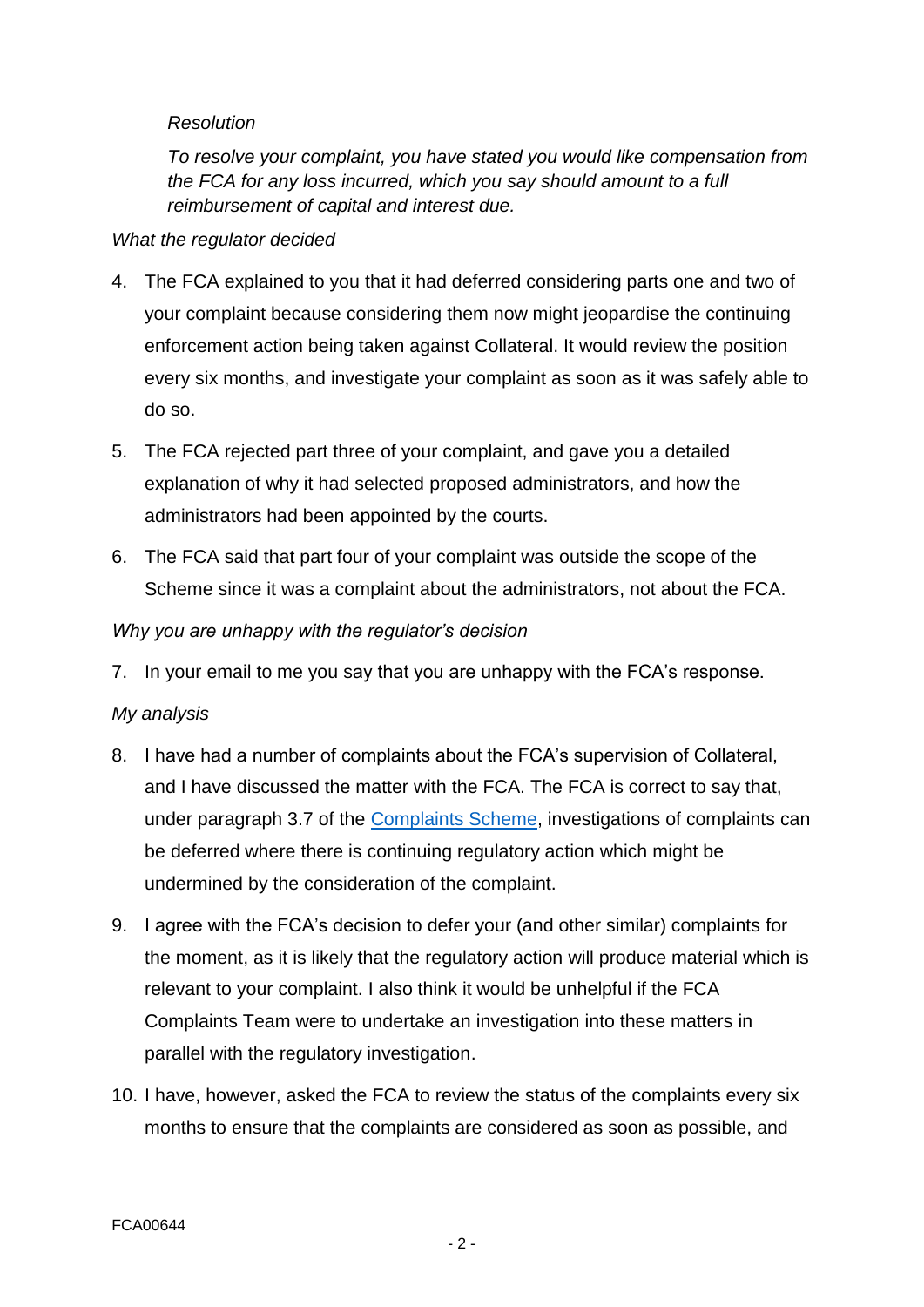the FCA has agreed to do so. I will be seeking a progress report from the FCA every six months, and will keep you, and other complainants, updated.

- 11. I realise that this continuing delay is likely to be frustrating for you, but I hope you will understand that, in my view, it is the best means to ensure that your complaint is thoroughly considered.
- 12. For those reasons, I consider that the FCA's decision to defer parts one and two of your complaint was reasonable.
- 13. In relation to part three, the FCA has given you a very full explanation of why it found it necessary to replace the original administrators. In my view, that explanation is compelling. It also explained that its proposal was subject to the decision of the court, so the actual appointment was made by the court, not the FCA. In those circumstances, I agree with the FCA's decision not to uphold part three of your complaint.
- 14. Finally, in relation to part four, the FCA has explained to you that the charges made by the administrators are not a matter for the FCA. You can raise any concerns at the creditors' committee, or make a complaint direct to the administrators or the Insolvency Service. For those reasons, I agree with the FCA that part four is not a complaint for this Scheme.
- 15. In your comments on my preliminary report, you repeated your argument that it was the FCA which sought the court's approval for a change of administrators, and it was as a consequence of the FCA's choice that the administrators' charges were so high. I understand your argument, but it does not change the fact that it was the court which made the final decision and that, as explained above, there are other ways in which the charges can be challenged.

#### *My decision*

- 16. I am sorry to disappoint you, but I agree with the FCA's decisions:
	- a. To defer parts one and two of your complaint. (Please note that, when the FCA has investigated those matters, if you remain dissatisfied you can come back to me and ask me to investigate.);
	- b. Not to uphold part three;